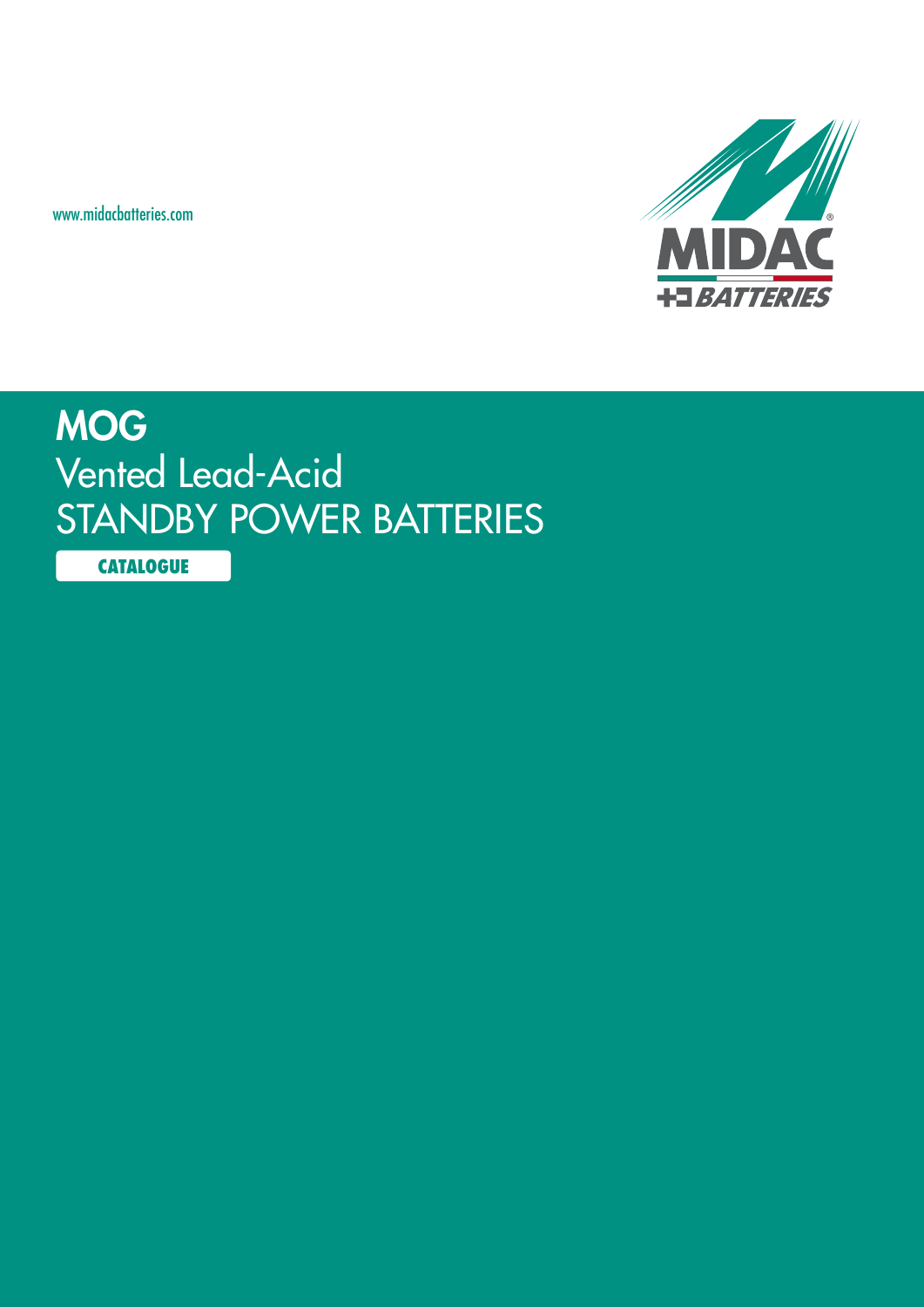# MOG RANGE

## **Advantages**

- √ 15+ years Design Life
- √ Good deep discharge capability
- √ Excellent high-rate performance
- √ Maximum charging efficiency
- √ Stable float charge characteristics
- √ Extended topping-up intervals

## **Main Applications**

**Standard Ref.** √ EN 60896-11

√ EN 50272-2

- √ Telecommunications √ Power plants
- √ Substations
- √ Emergency power
- √ UPS units



## MOG BLOCK

| <b>Type</b>               | Nominal<br><b>Voltage</b> | <b>Actual</b><br><b>Capacity</b> | <b>Ri</b> | <b>Isc</b> | <b>Dimensions (mm)</b> |              |                                 | Weight    |                  | <b>Electrolyte</b>   |                                | No. of           |
|---------------------------|---------------------------|----------------------------------|-----------|------------|------------------------|--------------|---------------------------------|-----------|------------------|----------------------|--------------------------------|------------------|
|                           | $\mathbf{V}$              | Ah/8Hrs                          | m0hm      | kA         | <b>Length</b>          | <b>Width</b> | <b>Overall</b><br><b>Height</b> | Wet<br>Kg | <b>Dry</b><br>Kg | <b>Weight</b><br>Kg, | <b>Volume</b><br><b>Litres</b> | <b>Terminals</b> |
| <b>MOG Block 12V 1/50</b> | 12                        | 52                               | 14,75     | 0,83       | 272                    | 205          | 385                             | 41,3      | 31,8             | 9                    | 7,6                            | $\overline{2}$   |
| MOG Block 12V 2/100       | 12                        | 103                              | 11,56     | 1,05       | 380                    | 205          | 385                             | 61,6      | 45,7             | 16                   | 12,8                           | $\mathbf{2}$     |
| <b>MOG Block 6V 3/150</b> | 6                         | 154                              | 3,16      | 1,92       | 272                    | 205          | 385                             | 43,4      | 31,4             | 12                   | 9,7                            | $\mathbf{2}$     |
| <b>MOG Block 6V 4/200</b> | 6                         | 206                              | 2,37      | 2,56       | 380                    | 205          | 385                             | 58,0      | 40,5             | 18                   | 14,1                           | $\overline{2}$   |
| <b>MOG Block 6V 5/250</b> | 6                         | 254                              | 1,90      | 3,20       | 380                    | 205          | 385                             | 62,5      | 46,7             | 16                   | 12,8                           | $\overline{2}$   |
| <b>MOG Block 6V 6/300</b> | 6                         | 285                              | .,59      | 3,84       | 380                    | 205          | 385                             | 68,5      | 53,5             | 15                   | 12,1                           | $\overline{2}$   |

## **SPECIFICATION**

- 
- 
- 
- 
- 
- 
- 
- 
- 
- 
- 
- 
- 
- 

√ Positive plates Thick flat pasted plate with lead selenium grid alloy (cage design) √ Negative plates Thick flat pasted plate with lead selenium grid alloy (cage design) √ Separators Microporous plastic separators with fiberglass mat √ Container High-strength transparent SAN (option: available in Flame Retardant PC UL94 V0) √ Lid Opaque gray SAN (option: available in Flame Retardant ABS UL94 V0) √ Electrolyte Diluite solution of sulphuric acid SG1.240 ±0.01 at 25°C √ Electrolyte reserve Maximum availability over the plates √ Terminal Posts d24 with M10 threaded insert  $\sqrt{\frac{1}{100}}$  Posts sealing Sealing bush on HQ post finishing √ Vent caps Flame arrestor ceramic vent fully tested in compliance with UL standard √ Plates suspension Bottom supported with sediment space √ Inter-cell connectors Fully insulated copper bar √ Inter-cell connectors Fully insulated flexible connector  $\sqrt{\ }$  Terminal hardware Fully insulated steel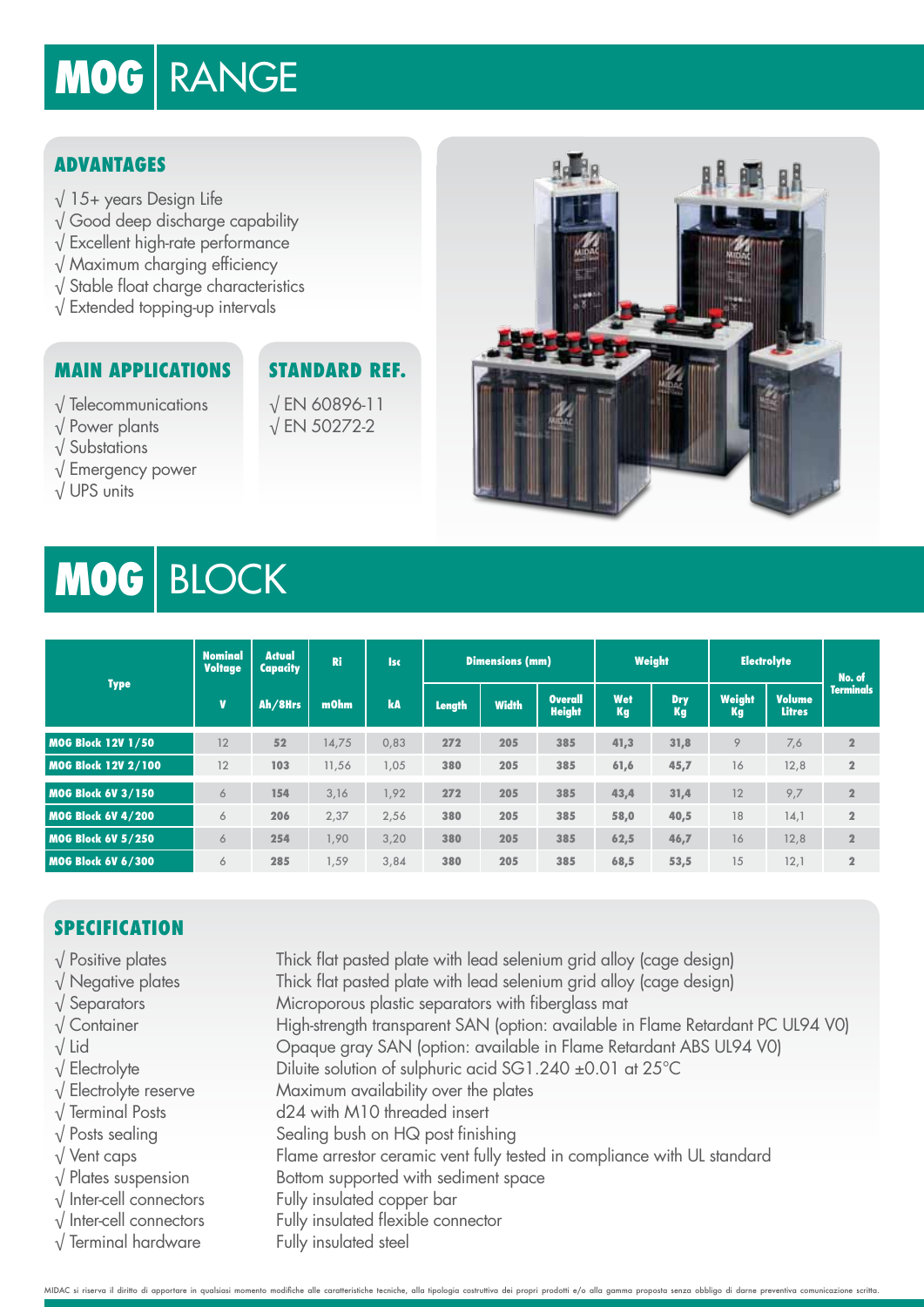## VENTED Lead-Acid | STANDBY POWER BATTERIES **CATALOGUE** MOG CELLS

| <b>Type</b>        | <b>Nominal</b><br><b>Voltage</b> | <b>Actual</b><br><b>Capacity</b> | <b>Ri</b> | <b>Isc</b> | <b>Dimensions (mm)</b> |              |                                 | Weight    |                  | <b>Electrolyte</b>  |                                | No. of           |
|--------------------|----------------------------------|----------------------------------|-----------|------------|------------------------|--------------|---------------------------------|-----------|------------------|---------------------|--------------------------------|------------------|
|                    | $\mathbf{v}$                     | Ah/8Hrs                          | mOhm      | kA         | <b>Length</b>          | <b>Width</b> | <b>Overall</b><br><b>Height</b> | Wet<br>Kg | <b>Dry</b><br>Kg | <b>Weight</b><br>Kg | <b>Volume</b><br><b>Litres</b> | <b>Terminals</b> |
| 2 MOG 100          | $\overline{2}$                   | 115                              | 1,26      | 1,60       | 103                    | 206          | 410                             | 14,6      | 9,7              | $\overline{5}$      | 4,0                            | $\overline{2}$   |
| 3 MOG 150          | $\overline{2}$                   | 154                              | 0,86      | 2,30       | 103                    | 206          | 410                             | 16,6      | 11,9             | $\overline{5}$      | 3,8                            | $\overline{2}$   |
| <b>4 MOG 200</b>   | $\overline{2}$                   | 206                              | 0,66      | 3,00       | 124                    | 206          | 410                             | 20,4      | 14,5             | 6                   | 4,7                            | $\overline{2}$   |
| <b>5 MOG 250</b>   | $\overline{2}$                   | 254                              | 0,54      | 3,70       | 124                    | 206          | 410                             | 22,1      | 16,7             | 5                   | 4,3                            | $\overline{2}$   |
| <b>6 MOG 300</b>   | $\overline{2}$                   | 305                              | 0,46      | 4,40       | 145                    | 206          | 410                             | 26,0      | 19,4             | 7                   | 5,3                            | $\bf{2}$         |
| <b>7 MOG 350</b>   | $\overline{2}$                   | 359                              | 0,40      | 5,10       | 187                    | 206          | 410                             | 31,8      | 22,3             | 9                   | 7,7                            | $\overline{2}$   |
| 8 MOG 400          | $\overline{2}$                   | 410                              | 0,35      | 5,80       | 187                    | 206          | 410                             | 33,2      | 24,5             | 9                   | 7,0                            | $\overline{2}$   |
| 9 MOG 450          | $\overline{2}$                   | 448                              | 0,32      | 6,50       | 187                    | 206          | 410                             | 35,0      | 26,8             | 8                   | 6,6                            | $\bf{2}$         |
| <b>5 MOG 500</b>   | $\overline{2}$                   | 515                              | 0,53      | 3,80       | 145                    | 206          | 726                             | 45,5      | 32,0             | 13                  | 10,9                           | $\mathbf{2}$     |
| 6 MOG 600          | $\overline{2}$                   | 602                              | 0,43      | 4,75       | 145                    | 206          | 726                             | 49,4      | 36,3             | 13                  | 10,6                           | $\bf{2}$         |
| <b>7 MOG 700</b>   | $\overline{2}$                   | 702                              | 0,36      | 5,69       | 191                    | 210          | 726                             | 62,3      | 45,7             | 17                  | 13,4                           | 4                |
| <b>8 MOG 800</b>   | $\overline{2}$                   | 800                              | 0,31      | 6,62       | 191                    | 210          | 726                             | 66,1      | 50,0             | 16                  | 13,0                           | 4                |
| <b>9 MOG 900</b>   | $\overline{2}$                   | 896                              | 0,27      | 7,56       | 233                    | 210          | 726                             | 76,7      | 55,9             | 21                  | 16,8                           | 4                |
| <b>10 MOG 1000</b> | $\overline{2}$                   | 1000                             | 0,24      | 8,50       | 233                    | 210          | 726                             | 80,8      | 60,2             | 21                  | 16,6                           | 4                |
| 11 MOG 1100        | $\overline{2}$                   | 1096                             | 0,21      | 9,43       | 275                    | 210          | 726                             | 91,5      | 66,1             | 25                  | 20,5                           | 4                |
| 12 MOG 1200        | $\overline{2}$                   | 1200                             | 0,19      | 10,37      | 275                    | 210          | 726                             | 95,4      | 70,4             | 25                  | 20,2                           | 4                |
| <b>13 MOG 1300</b> | $\overline{2}$                   | 1272                             | 0,18      | 11,30      | 275                    | 210          | 726                             | 99,2      | 74,7             | 25                  | 19,8                           | 4                |
| 14 MOG 1400        | $\overline{2}$                   | 1376                             | 0,16      | 12,24      | 275                    | 210          | 726                             | 103,2     | 79,0             | 24                  | 19,6                           | 4                |
| 15 MOG 1500        | $\overline{2}$                   | 1504                             | 0,15      | 13,18      | 368                    | 218          | 702                             | 120,0     | 88,0             | 32                  | 25,8                           | 6                |
| 16 MOG 1600        | $\overline{2}$                   | 1600                             | 0,14      | 14,11      | 368                    | 218          | 702                             | 123,9     | 92,3             | 32                  | 25,5                           | 6                |
| 17 MOG 1700        | $\overline{2}$                   | 1664                             | 0,13      | 15,05      | 368                    | 218          | 702                             | 127,8     | 96,6             | 31                  | 25,2                           | 6                |
| <b>18 MOG 1800</b> | $\overline{2}$                   | 1800                             | 0,12      | 15,98      | 449                    | 218          | 702                             | 144,9     | 103,9            | 41                  | 33,1                           | 6                |
| 19 MOG 1900        | $\overline{2}$                   | 1904                             | 0,11      | 16,92      | 449                    | 218          | 702                             | 148,6     | 108,2            | 40                  | 32,5                           | 6                |
| <b>20 MOG 2000</b> | $\overline{2}$                   | 2000                             | 0.11      | 17.86      | 449                    | 218          | 702                             | 152,5     | 112,5            | 40                  | 32.2                           | 6                |

## **SPECIFICATION**

|  | $\sqrt{\ }$ Positive plates |  |  |
|--|-----------------------------|--|--|
|--|-----------------------------|--|--|

- 
- 
- 
- 
- 
- 
- 
- 
- 
- -
- 

Thick flat pasted plate with lead selenium grid alloy (cage design) √ Negative plates Thick flat pasted plate with lead selenium grid alloy (cage design) √ Separators Microporous plastic separators with fiberglass mat √ Container High-strength transparent SAN (option: available in Flame Retardant PC UL94 V0) √ Lid Opaque gray ABS (option: available in Flame Retardant ABS UL94 V0) √ Electrolyte Diluite solution of sulphuric acid SG1.240 ±0.01 at 25°C √ Electrolyte reserve Maximum availability over the plates  $\sqrt{\frac{1}{2}}$  Terminal Posts **Robust design d.30** mm with lead-plated copper insert √ Posts sealing Double sealing on HQ post finishing √ Vent caps Flame arrestor ceramic vent fully tested in compliance with UL standard  $\sqrt{\frac{p}{q}}$  Plates suspension Bottom supported with sediment space √ Inter-cell connectors Plated copper bar + cover √ Terminal hardware Stainless steel